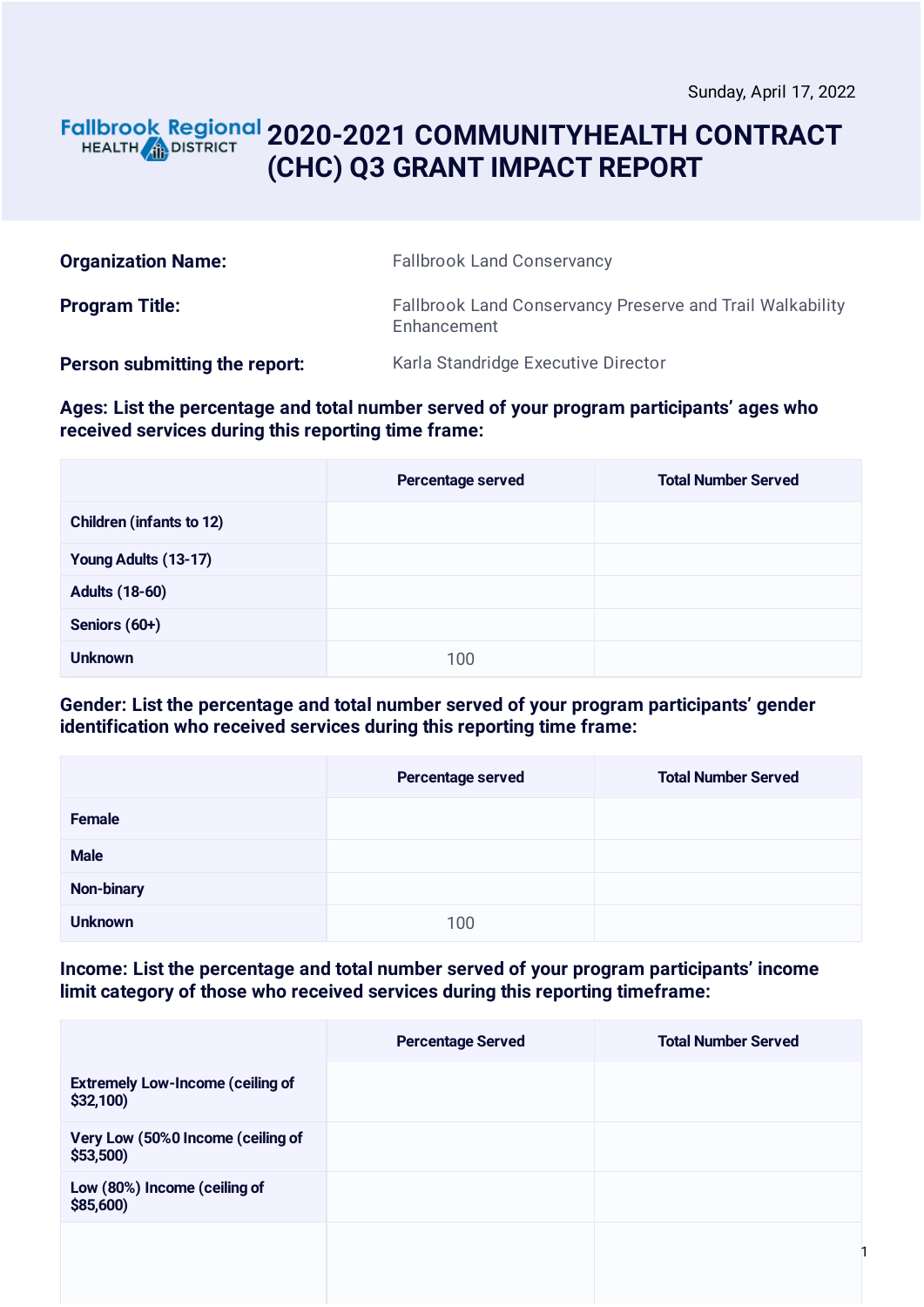|                                  | <b>Percentage Served</b> | <b>Total Number Served</b> |
|----------------------------------|--------------------------|----------------------------|
| <b>Higher than listed limits</b> |                          |                            |
| <b>Unknown</b>                   | 100                      |                            |

**How many District residents directly benefited (participant/client)from this program in this reporting quarter?** 3750

# **GOALS & OBJECTIVES**

### **Please provide the Goal 1 statement from your application. Discuss the actions within each objective and provide your outcome data accordingly.**

Improve, maintain, and promote FLC trails and open spaces in an effort to provide safe and reliable trails accessible to people of all abilities in order to advance the wellbeing of District residents. Obj 1. Maintain and improve 13 miles of FLC trails to ensure safety and accessibility. Success will be measured by miles of trails maintained or improved. This is an ongoing task to meet the larger goal.

FLC staff, including Preserve Manager and Assistant Preserve Manager, maintained FLC's network of 13 miles of trails, as well as continued improvements on a new preserve with approximately 1 mile of trails (Pala Mesa 36). The majority of staff time was spent at Monerate Mountain and Los Jilgueros Preserves, the preserves most heavily used. Staff trimmed vegetation to widen trails, corrected erosive portions of trails, and removed trash and debris from preserves. Additional has been completed at Dinwiddie Preserve to remove brush and open trails for increased visibility. FLC has also began preparing its Gird Valley Preserve for an official opening. This Preserve offers a one mile, moderate looped trail behind the Monserate Winery property. Trail work to be completed includes installing steps and handrails and filling washes in trails and diverting water to prevent future problems. A trail map and preserve signage are being developed. The trail will officially open on April 23, 2022.

Obj 2. Collect trail use data via infrared trail counters to inform management decisions and gauge overall preserve use. Infrared trail counters installed at the trailheads will provide total number of hiking trips per preserve per month. Data can be extrapolated to provide a further breakdown of peak use times.

Trail counter data is below. Notes: 1. The trail counter at Heller's Bend Preserve was vandalized and stolen so no data is available. A new counter has been ordered but has not yet arrived due to supply chain issues. 2. Rainbow Municipal Water District is completing a pipeline project on Monserate Mountain Preserve and it is suspected this is why use has decreased slightly. 3. The Palomares House and Garden hosts weekly volunteer events. The counts at this location are high because volunteers regularly pass through the entrance for materials, supplies, etc.

Dinwiddie Preserve: January: 721 February: 689 March: 638

Engel Family Preserve: January: 83 February: 35 March: 56

Karen Tucker at Hellers Bend: NO DATA

Los Jilgueros: January: 6,896 February: 5,559 March: 7,281

Monserate Mt.: January: 6,070 February: 4,757 March: 4,680

Palomares House & Garden: January: 12,162 February: 19,061 March: 15,168

Obj 3. Promote FLC trails to District residents and local healthcare providers. FLC will conduct outreach via email, social media, print media, in person (or electronic) meetings, and other communications to community members and local healthcare providers. Communications will be at least monthly. During the first quarter, FLC staff will connect with ParkRx program personnel to explore the feasibility of expanding the program to our area.

No new developments since Q2.

Obj 4. Collect preserve usage demographic data via a survey posted at trailheads. FLC will develop or expand upon an existing survey to gather demographic and usage data of program participants. This